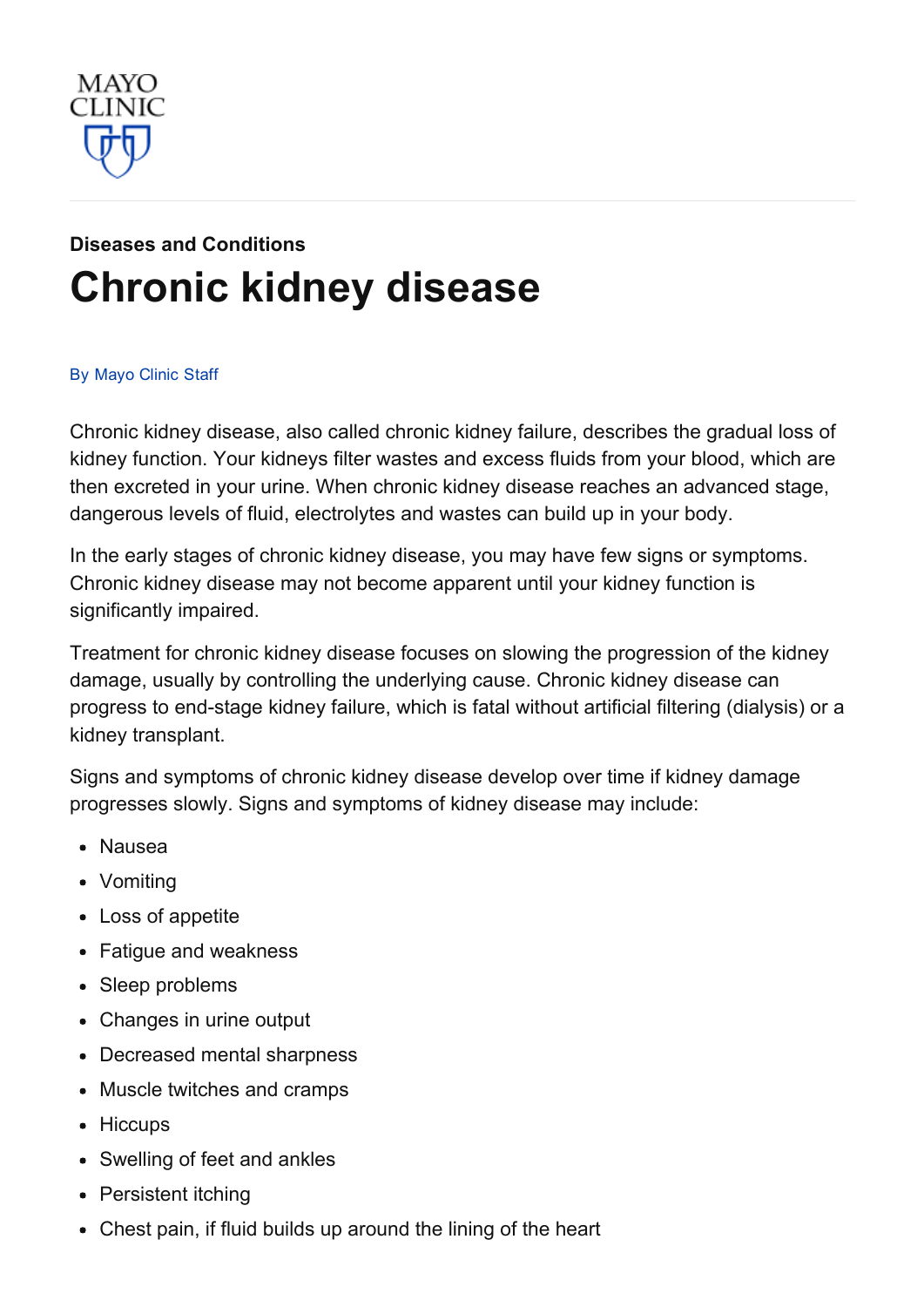- Shortness of breath, if fluid builds up in the lungs
- High blood pressure (hypertension) that's difficult to control

Signs and symptoms of kidney disease are often nonspecific, meaning they can also be caused by other illnesses. And because your kidneys are highly adaptable and able to compensate for lost function, signs and symptoms may not appear until irreversible damage has occurred.

#### When to see a doctor

Make an appointment with your doctor if you have any signs or symptoms of kidney disease.

If you have a medical condition that increases your risk of chronic kidney disease, your doctor is likely to monitor your blood pressure and kidney function with urine and blood tests during regular office visits. Ask your doctor whether these tests are necessary for you.

Chronic kidney disease occurs when a disease or condition impairs kidney function, causing kidney damage to worsen over several months or years.

Diseases and conditions that commonly cause chronic kidney disease include:

- Type 1 or type 2 diabetes
- High blood pressure
- Glomerulonephritis (gloe-mer-u-lo-nuh-FRY-tis), an inflammation of the kidney's filtering units (glomeruli)
- Interstitial nephritis, an inflammation of the kidney's tubules and surrounding structures
- Polycystic kidney disease
- Prolonged obstruction of the urinary tract, from conditions such as enlarged prostate, kidney stones and some cancers
- Vesicoureteral (ves-ih-koe-yoo-REE-ter-ul) reflux, a condition that causes urine to back up into your kidneys
- Recurrent kidney infection, also called pyelonephritis (pie-uh-lo-nuh-FRY-tis)

Factors that may increase your risk of chronic kidney disease include:

- Diabetes
- High blood pressure
- Heart disease
- Smoking
- Obesity
- High cholesterol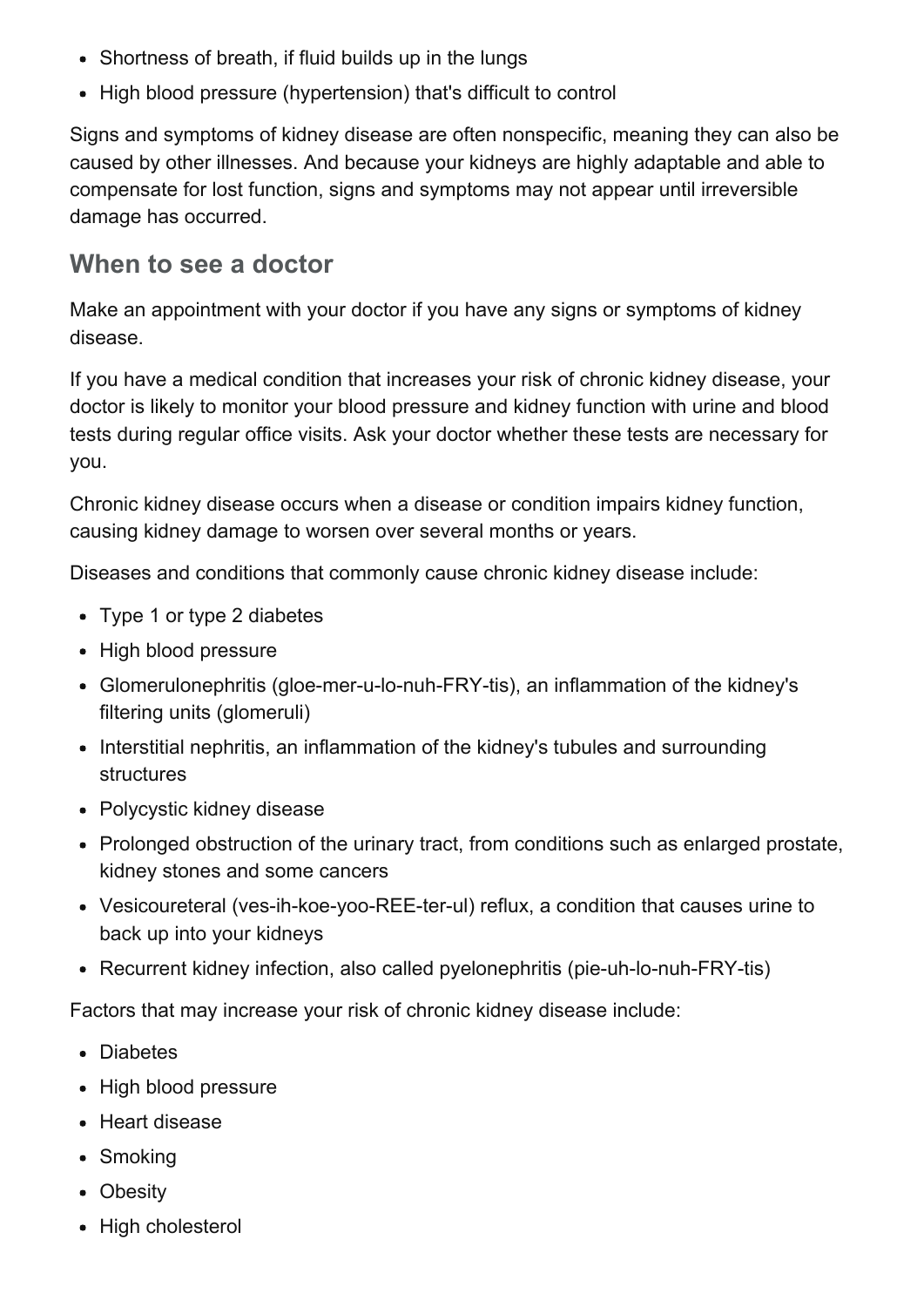- Being African-American, Native American or Asian-American
- Family history of kidney disease
- Age 65 or older

Chronic kidney disease can affect almost every part of your body. Potential complications may include:

- Fluid retention, which could lead to swelling in your arms and legs, high blood pressure, or fluid in your lungs (pulmonary edema)
- A sudden rise in potassium levels in your blood (hyperkalemia), which could impair your heart's ability to function and may be life-threatening
- Heart and blood vessel disease (cardiovascular disease)
- Weak bones and an increased risk of bone fractures
- Anemia
- Decreased sex drive or impotence
- Damage to your central nervous system, which can cause difficulty concentrating, personality changes or seizures
- Decreased immune response, which makes you more vulnerable to infection
- Pericarditis, an inflammation of the sac-like membrane that envelops your heart (pericardium)
- Pregnancy complications that carry risks for the mother and the developing fetus
- Irreversible damage to your kidneys (end-stage kidney disease), eventually requiring either dialysis or a kidney transplant for survival

You'll likely start by seeing your primary care doctor if you have signs or symptoms of kidney disease. If lab tests reveal you have kidney damage, you may be referred to a doctor who specializes in kidney problems (nephrologist).

## What you can do

To get ready for your appointment, ask if there's anything you need to do ahead of time, such as limit your diet. Then make a list of:

- Your symptoms, including any that seem unrelated to your kidneys or urinary function
- All your medications and doses, vitamins or other supplements that you take
- Your key medical history, including any other medical conditions
- Questions to ask your doctor, listing the most important ones first in case time runs short

Take a family member or friend along, if possible. Sometimes it can be hard to remember all the information, and a relative or friend may hear something that you missed or forgot.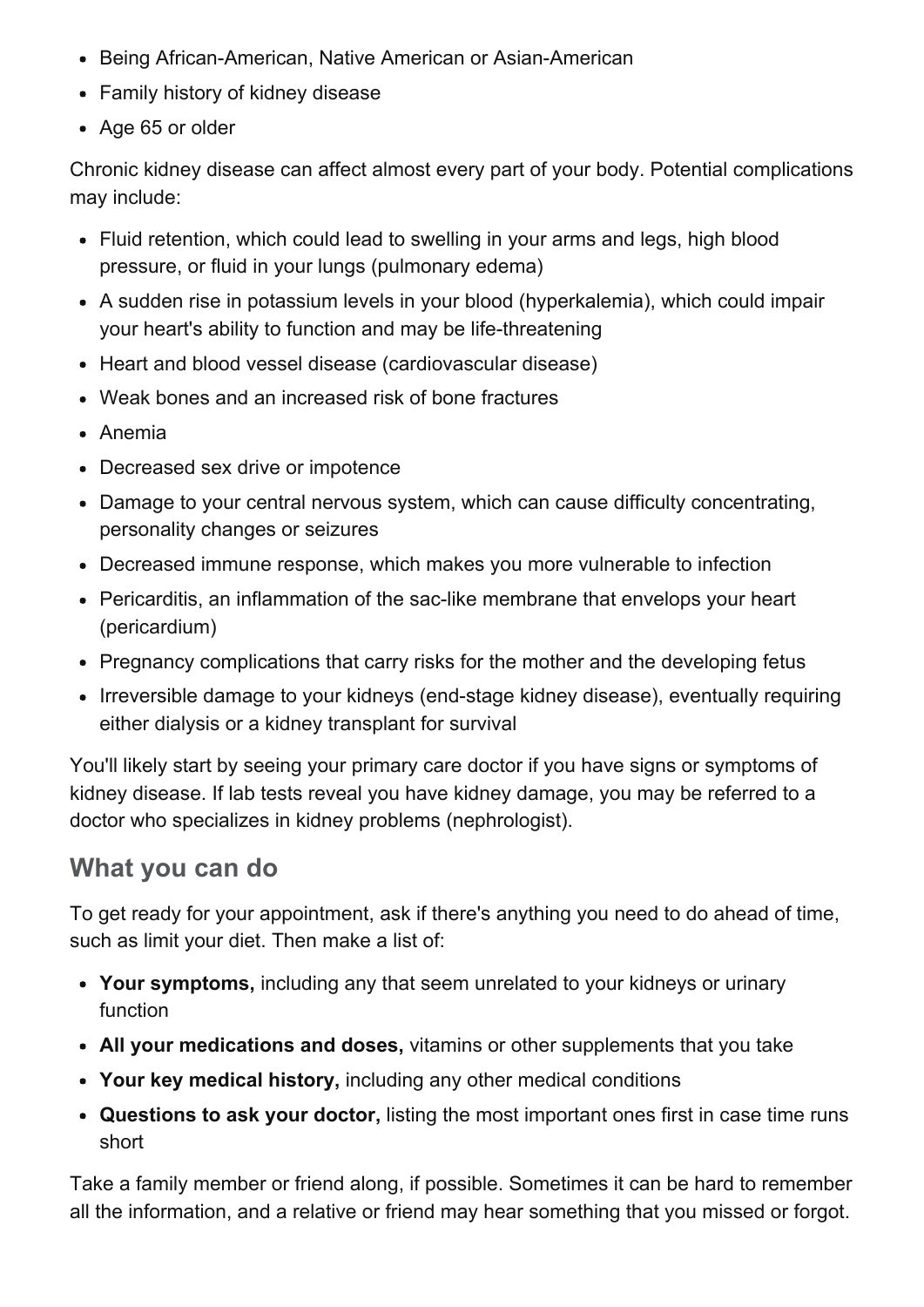For chronic kidney disease, some basic questions to ask your doctor include:

- What's the level of damage to my kidneys?
- Is my kidney function worsening?
- Do I need more tests?
- What's causing my condition?
- Can the damage to my kidneys be reversed?
- What are my treatment options?
- What are the potential side effects of each treatment?
- I have these other health conditions. How can I best manage them together?
- Do I need to eat a special diet?
- Can you refer me to a dietitian who can help me plan my meals?
- Should I see a specialist?
- Is there a generic alternative to the medicine you're prescribing?
- Are there any brochures or other printed material that I can have? What websites do you recommend?
- How often should I come back to have my kidney function tested?

Don't hesitate to ask additional questions during your appointment.

To determine whether you have chronic kidney disease, you may need tests and procedures such as:

- Blood tests. Kidney function tests look for the level of waste products, such as creatinine and urea, in your blood.
- Urine tests. Analyzing a sample of your urine may reveal abnormalities that point to chronic kidney failure and help identify the cause of chronic kidney disease.
- Imaging tests. Your doctor may use ultrasound to assess your kidneys' structure and size. Other imaging tests may be used in some cases.
- Removing a sample of kidney tissue for testing. Your doctor may recommend a kidney biopsy to remove a sample of kidney tissue. Kidney biopsy is often done with local anesthesia using a long, thin needle that's inserted through your skin and into your kidney. The biopsy sample is sent to a lab for testing to help determine what's causing your kidney problem.

Depending on the underlying cause, some types of kidney disease can be treated. Often, though, chronic kidney disease has no cure. In general, treatment consists of measures to help control signs and symptoms, reduce complications, and slow progression of the disease. If your kidneys become severely damaged, you may need treatment for endstage kidney disease.

#### Treating the cause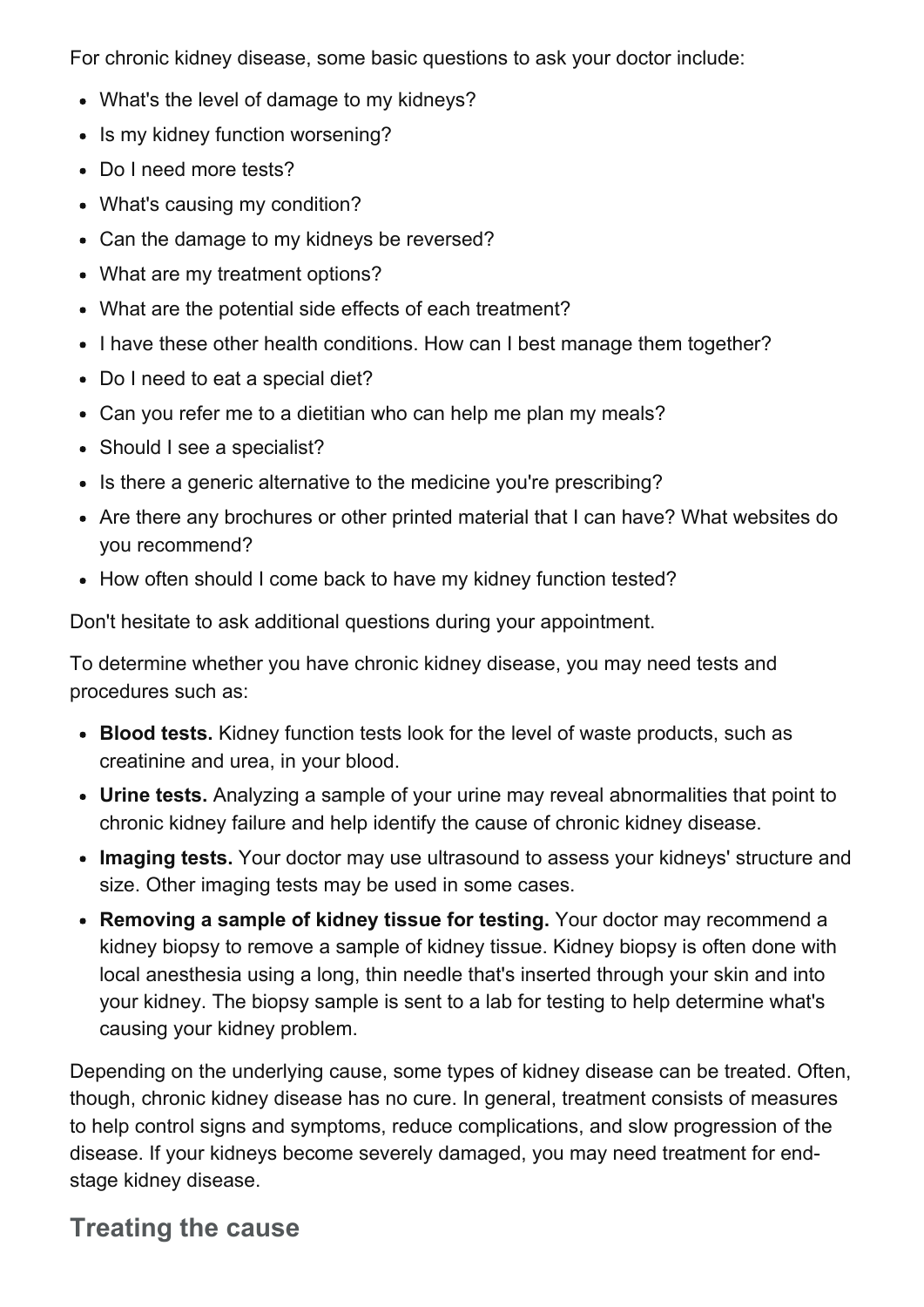Your doctor will work to slow or control the cause of your kidney disease. Treatment options vary, depending on the cause. But kidney damage can continue to worsen even when an underlying condition, such as high blood pressure, has been controlled.

# Treating complications

Kidney disease complications can be controlled to make you more comfortable. Treatments may include:

- High blood pressure medications. People with kidney disease may experience worsening high blood pressure. Your doctor may recommend medications to lower your blood pressure — commonly angiotensin-converting enzyme (ACE) inhibitors or angiotensin II receptor blockers — and to preserve kidney function. High blood pressure medications can initially decrease kidney function and change electrolyte levels, so you may need frequent blood tests to monitor your condition. Your doctor will likely also recommend a water pill (diuretic) and a low-salt diet.
- Medications to lower cholesterol levels. Your doctor may recommend medications called statins to lower your cholesterol. People with chronic kidney disease often experience high levels of bad cholesterol, which can increase the risk of heart disease.
- Medications to treat anemia. In certain situations, your doctor may recommend supplements of the hormone erythropoietin (uh-rith-roe-POI-uh-tin), sometimes with added iron. Erythropoietin supplements aid in production of more red blood cells, which may relieve fatigue and weakness associated with anemia.
- Medications to relieve swelling. People with chronic kidney disease may retain fluids. This can lead to swelling in the legs, as well as high blood pressure. Medications called diuretics can help maintain the balance of fluids in your body.
- Medications to protect your bones. Your doctor may prescribe calcium and vitamin D supplements to prevent weak bones and lower your risk of fracture. You may also take medication to lower the amount of phosphate in your blood, to protect your blood vessels from damage by calcium deposits (calcification).
- A lower protein diet to minimize waste products in your blood. As your body processes protein from foods, it creates waste products that your kidneys must filter from your blood. To reduce the amount of work your kidneys must do, your doctor may recommend eating less protein. Your doctor may also ask you to meet with a dietitian who can suggest ways to lower your protein intake while still eating a healthy diet.

## Treatment for end-stage kidney disease

If your kidneys can't keep up with waste and fluid clearance on their own and you develop complete or near-complete kidney failure, you have end-stage kidney disease. At that point, dialysis or a kidney transplant is needed.

• Dialysis. Dialysis artificially removes waste products and extra fluid from your blood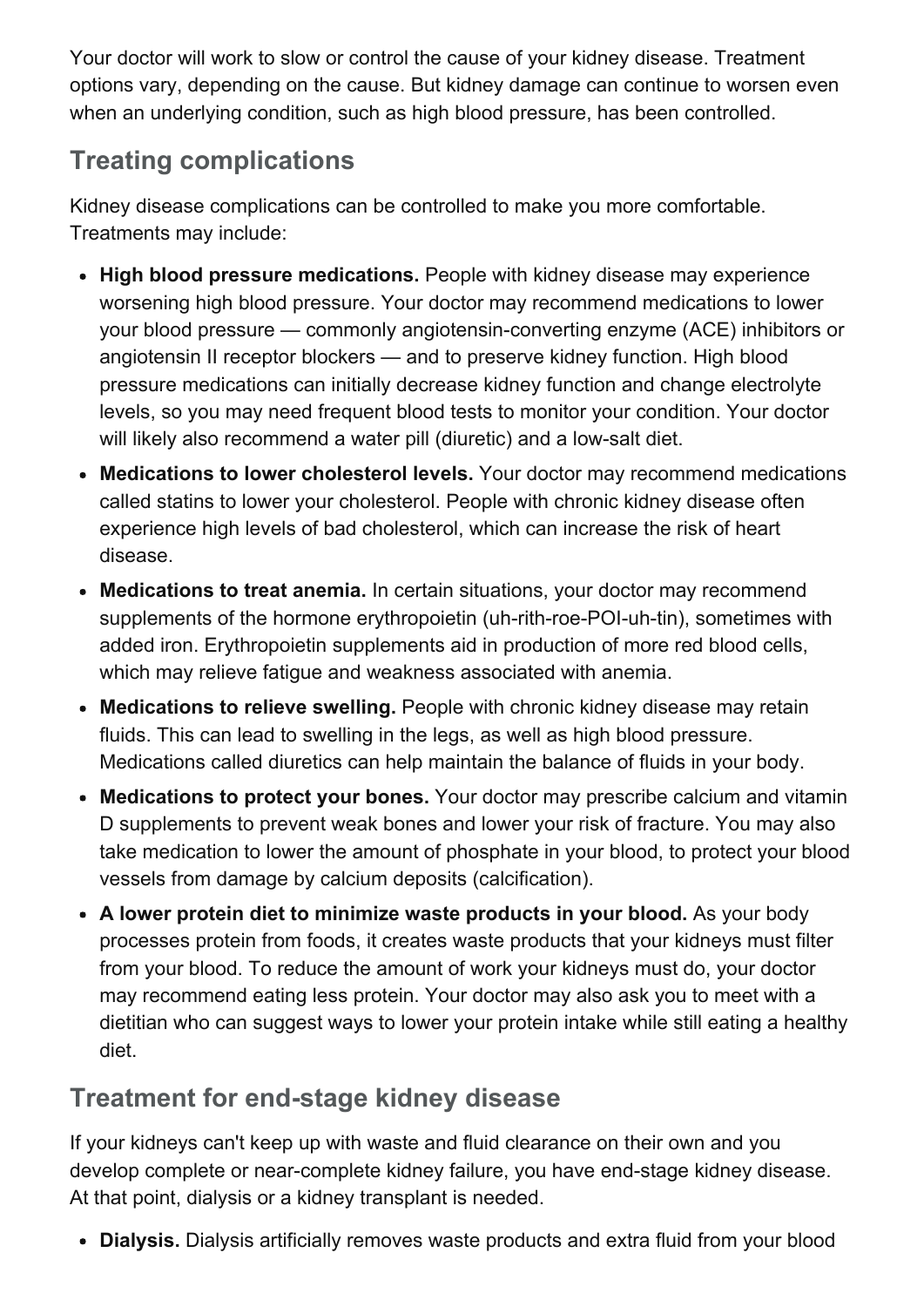when your kidneys can no longer do this. In hemodialysis, a machine filters waste and excess fluids from your blood. In peritoneal dialysis, a thin tube (catheter) inserted into your abdomen fills your abdominal cavity with a dialysis solution that absorbs waste and excess fluids. After a period of time, the dialysis solution drains from your body, carrying the waste with it.

• Kidney transplant. A kidney transplant involves surgically placing a healthy kidney from a donor into your body. Transplanted kidneys can come from deceased or living donors. You'll need to take medications for the rest of your life to keep your body from rejecting the new organ.

For some who choose not to have dialysis or a kidney transplant, a third option is to treat your kidney failure with conservative measures. However, once you have complete kidney failure, your life expectancy generally would be only a few weeks.

As part of your treatment for chronic kidney disease, your doctor may recommend a special diet to help support your kidneys and limit the work they must do. Ask your doctor for a referral to a dietitian who can analyze your current diet and suggest ways to make your diet easier on your kidneys.

Depending on your situation, kidney function and overall health, your dietitian may recommend that you:

- Avoid products with added salt. Lower the amount of sodium you eat each day by avoiding products with added salt, including many convenience foods, such as frozen dinners, canned soups and fast foods. Other foods with added salt include salty snack foods, canned vegetables, and processed meats and cheeses.
- Choose lower potassium foods. Your dietitian may recommend that you choose lower potassium foods at each meal. High-potassium foods include bananas, oranges, potatoes, spinach and tomatoes. Examples of lowpotassium foods include apples, cabbage, carrots, green beans, grapes and blueberries. Be aware that many salt substitutes contain potassium, so you should avoid them if you have kidney failure.
- Limit the amount of protein you eat. Your dietitian will estimate the appropriate number of grams of protein you should eat each day and make recommendations based on that amount. High-protein foods include lean meats, eggs, milk, cheese and beans. Low-protein foods include vegetables, fruits, breads and cereals.

Receiving a diagnosis of chronic kidney disease can be worrisome. You may be concerned about what your diagnosis means for your future health. To help you cope with your feelings, consider trying to:

Connect with other people who have kidney disease. Other people with chronic kidney disease understand what you're feeling and can offer unique support. Ask your doctor about support groups in your area. Or contact organizations such as the American Association of Kidney Patients, the National Kidney Foundation or the American Kidney Fund for groups in your area.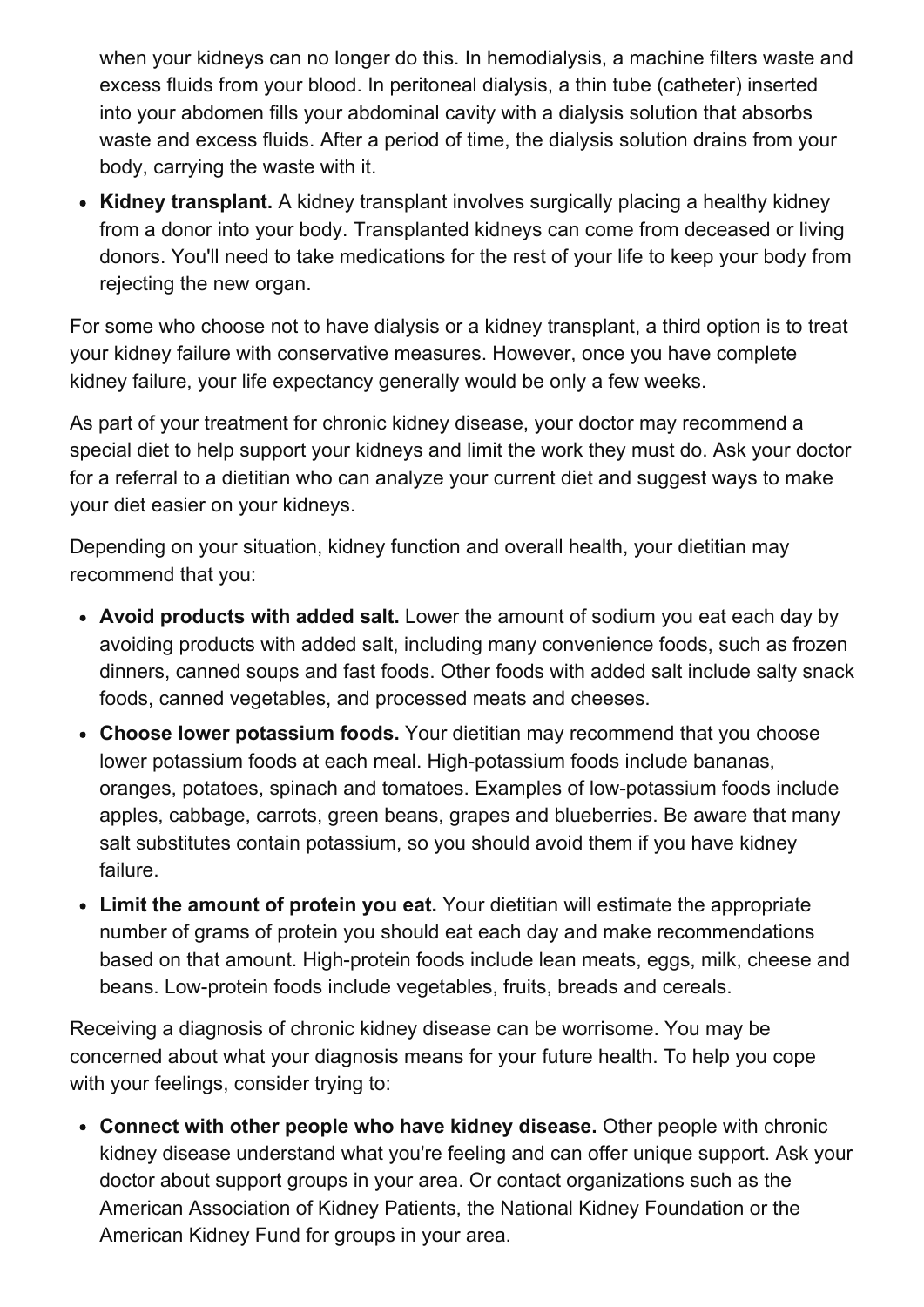- Maintain your normal routine, when possible. Try to maintain a normal routine, doing the activities you enjoy and continuing to work, if your condition allows. This may help you cope with feelings of sadness or loss that you may experience after your diagnosis.
- Be active most days of the week. With your doctor's advice, aim for at least 30 minutes of physical activity most days of the week. This can help you cope with fatigue and stress.
- Talk with a person you trust. Living with chronic kidney disease can be stressful, and it may help to talk about your feelings. You may have a friend or family member who is a good listener. Or you may find it helpful to talk with a faith leader or someone else you trust. Ask your doctor for a referral to a social worker or counselor.

To reduce your risk of chronic kidney disease:

- Drink alcohol in moderation, if at all. If you choose to drink alcohol, do so in moderation. For healthy adults, that means no more than one drink a day for women of all ages and men older than 65, and no more than two drinks a day for men 65 and younger.
- Follow instructions on over-the-counter medications. When using nonprescription pain relievers, such as aspirin, ibuprofen (Advil, Motrin IB, others) and acetaminophen (Tylenol, others), follow the instructions on the package. Taking too many pain relievers could lead to kidney damage and generally should be avoided if you have kidney disease. Ask your doctor whether these drugs are safe for you.
- Maintain a healthy weight. If you're at a healthy weight, work to maintain it by being physically active most days of the week. If you need to lose weight, talk with your doctor about strategies for healthy weight loss. Often this involves increasing daily physical activity and reducing calories.
- Don't smoke. If you're a smoker, talk to your doctor about strategies for quitting smoking. Support groups, counseling and medications can all help you to stop.
- Manage your medical conditions with your doctor's help. If you have diseases or conditions that increase your risk of kidney disease, work with your doctor to control them. Ask your doctor about tests to look for signs of kidney damage.

## References

- 1. Goldman L, et al. Goldman's Cecil Medicine. 24th ed. Philadelphia, Pa.: Saunders Elsevier; 2012. http://www.clinicalkey.com. Accessed Oct. 1, 2013.
- 2. Ferri FF. Ferri's Clinical Advisor 2014: 5 Books in 1. Philadelphia, Pa.: Mosby Elsevier; 2014. https://www.clinicalkey.com. Accessed Oct. 1, 2013.
- 3. Marx JA, et al. Rosen's Emergency Medicine: Concepts and Clinical Practice. 8th ed. Philadelphia, Pa.: Saunders Elsevier; 2014. http://www.clinicalkey.com. Accessed Oct. 1, 2013.
- 4. Bope ET, et al. Conn's Current Therapy. Philadelphia, Pa.: Saunders Elsevier; 2013. http://www.clinicalkey.com. Accessed Oct. 1, 2013.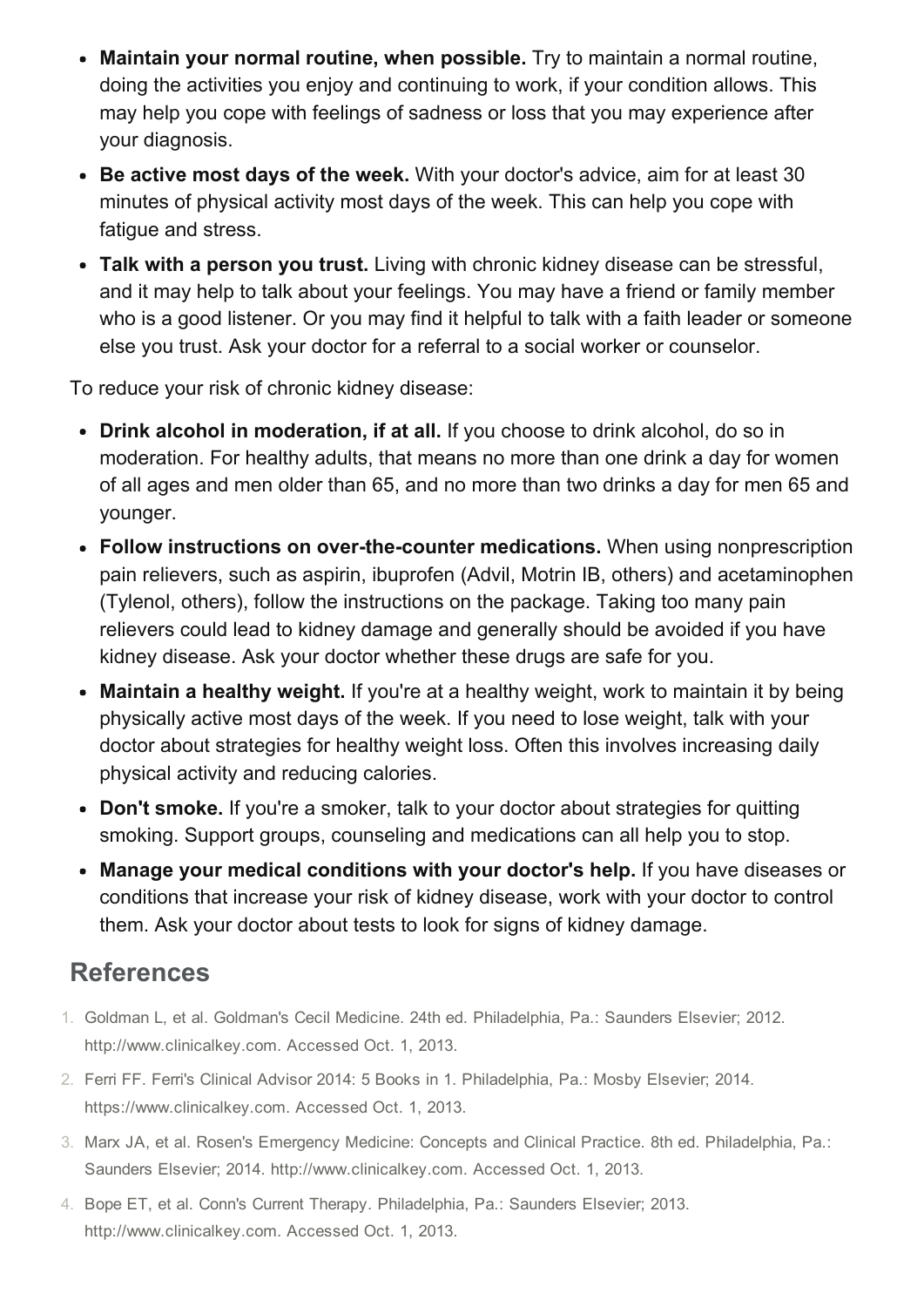- 5. About chronic kidney disease: A guide for patients and their families. National Kidney Foundation. http://www.kidney.org/atoz/content/aboutckd.cfm. Accessed Oct. 2, 2013.
- 6. Coping effectively: A guide to living well with kidney failure. National Kidney Foundation. http://www.kidney.org/atoz/content/coping\_effectively\_guide.cfm. Accessed Oct. 2, 2013.
- 7. Kidney failure: Choosing a treatment that's right for you. National Kidney & Urologic Diseases Information Clearinghouse. http://kidney.niddk.nih.gov/KUDiseases/pubs/choosingtreatment/index.aspx. Accessed Oct. 2, 2013.
- 8. Kidney disease and diet. Academy of Nutrition and Dietetics. http://www.eatright.org/Public/content.aspx? id=4294967540. Accessed Oct. 2, 2013.
- 9. The kidneys and how they work. National Kidney & Urologic Diseases Information Clearinghouse. http://kidney.niddk.nih.gov/kudiseases/pubs/yourkidneys/. Accessed Oct. 2, 2013.
- 10. El-Zoghby ZM (expert opinion). Mayo Clinic, Rochester, Minn. Oct. 25, 2013.
- 11. Hickson LJ (expert opinion). Mayo Clinic, Rochester, Minn. Oct. 9, 2013.
- 12. Rethinking drinking: Alcohol and your health. National Institute on Alcohol Abuse and Alcoholism. http://pubs.niaaa.nih.gov/publications/RethinkingDrinking/Rethinking\_Drinking.pdf. Accessed Oct. 2, 2013.
- 13. Dietary guidelines for Americans, 2010. U.S. Department of Health and Human Services. http://www.cnpp.usda.gov/DGAs2010-PolicyDocument.htm. Accessed Nov. 5, 2013.
- 14. Post R (expert opinion). U.S. Department of Agriculture, Alexandria, Va. Aug. 8, 2011.

#### Jan. 30, 2015

Original article: http://www.mayoclinic.org/diseases-conditions/kidney-disease/basics/definition/con-20026778

Any use of this site constitutes your agreement to the Terms and Conditions and Privacy Policy linked below.

#### Terms and [Conditions](http://www.mayoclinic.org/about-this-site/terms-conditions-use-policy) [Privacy](http://www.mayoclinic.org/about-this-site/privacy-policy) Policy Notice of Privacy [Practices](http://www.mayoclinic.org/about-mayo-clinic/notice-of-privacy-practices)

Mayo Clinic is a not-for-profit organization and proceeds from Web advertising help support our mission. Mayo Clinic does not endorse any of the third party products and services advertised.

#### Advertising and [sponsorship](http://www.mayoclinic.org/about-this-site/advertising-sponsorship-policy) policy Advertising and sponsorship [opportunities](http://www.mayoclinic.org/about-this-site/advertising-sponsorship)

A single copy of these materials may be reprinted for noncommercial personal use only. "Mayo," "Mayo Clinic," "MayoClinic.org," "Mayo Clinic Healthy Living," and the tripleshield Mayo Clinic logo are trademarks of Mayo Foundation for Medical Education and Research.